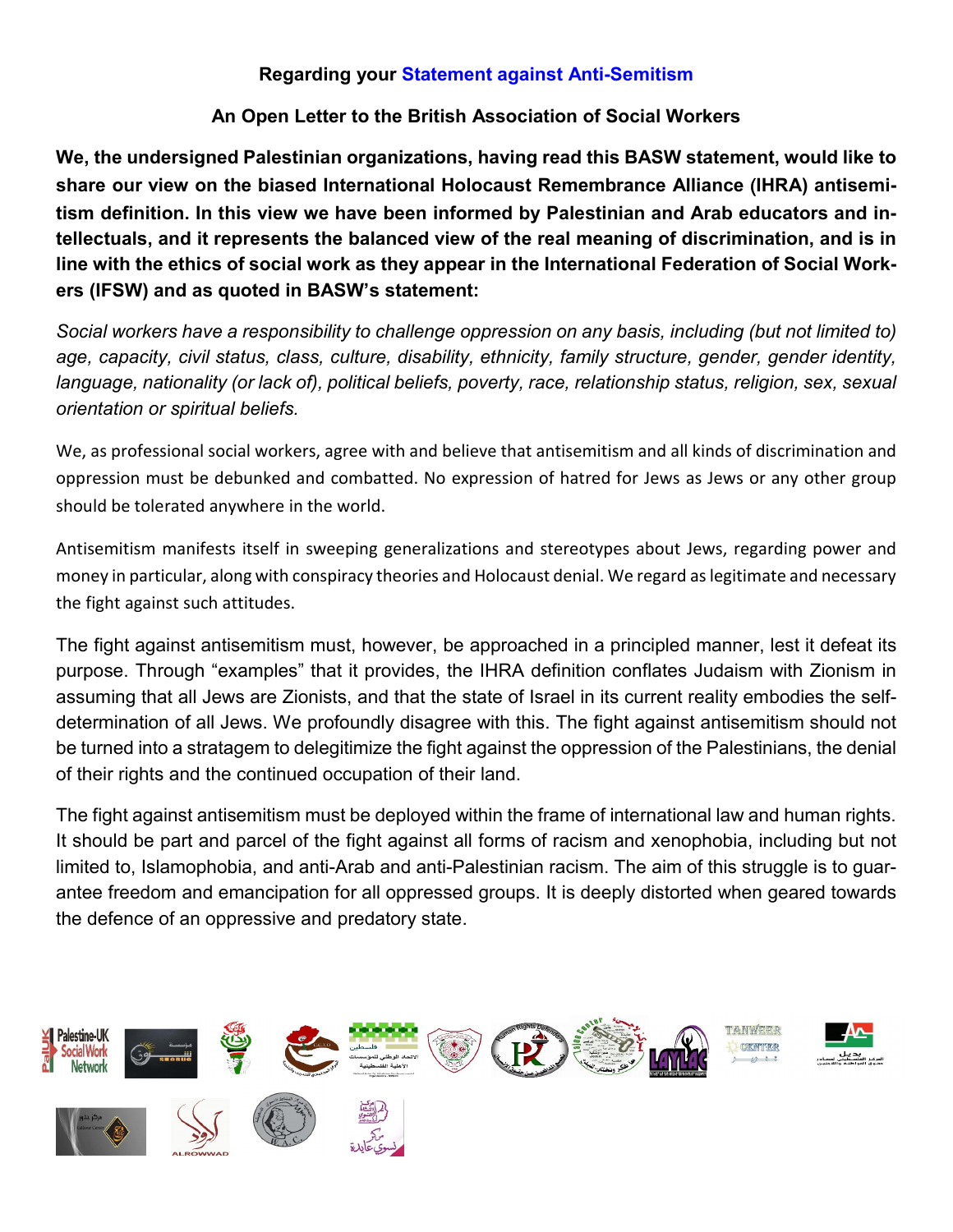The practices of the Israeli state, including but not limited to: uprooting the vast majority of the natives and subjugating those natives who still live on the territory of historical Palestine as either second-class citizens or people under occupation; denying them their right to self-determination; and continually and systematically implementing ethnic cleansing against them, should be recognized as major discriminations based on race, religion and ethnicity.

It is odd that the IHRA definition suggests a symmetry between the Israel state and the Jews, as a religious group, regardless of the fact that under international law, the current state of Israel has been an occupying power for over half a century, is still preventing Palestinian people from being able to exercise self-determination, and is practising daily violations against them, and that this is recognized by the governments of countries where the IHRA definition is being upheld. In addition to this, the reputable international organization, Amnesty International, has concluded, based on daily reports, that Israel is an apartheid state. Furthermore, the IHRA definition potentially discards as anti-Semitic all non-Zionist visions of the future of the Israeli state, such as the advocacy of a binational state or a secular democratic one that represents all its citizens equally.

Israel can thus practise all kinds of violations including deporting its Palestinian citizens, or revoking their citizenship or denying them the right to vote, and still be immune from the accusation of racism. The IHRA definition and the way it has been deployed prohibit any discussion of the Israeli state as based on ethno-religious discrimination. Plenty of examples can be seen even in the mainstream media such as, evacuation of whole neighbourhoods in East Jerusalem and in the Negev desert, killing and arresting children including mentally disabled children and children with special needs without being held accountable on any level, illegally demolishing Palestinian houses and endangering civilians, etc.

Furthermore, in the state of Israel, military conscription strips the Israeli social workers and psychologists from those professions' values and leads them to play a role in persecution through their military action that makes them part of the persecution machine. This is not only in contradiction with IFSW and BASW as well as all other social workers' associations, but also can only serve the oppressor's side and stands in line with its unlawful practices.

BASW said in the statement: "The Equality Act 2010 makes it unlawful for an association to discriminate against or victimise its members, prospective members, guests and associates, on the basis of race and religion." Yet, that is exactly what the current state of Israel is doing, discriminating against non-Jewish communities based on their religion and race, denying them their rights - uprooting people from their homeland, engaging in military aggression and violent attacks against civilians, denying them the right to unionise…and we could continue, to make this a long list.